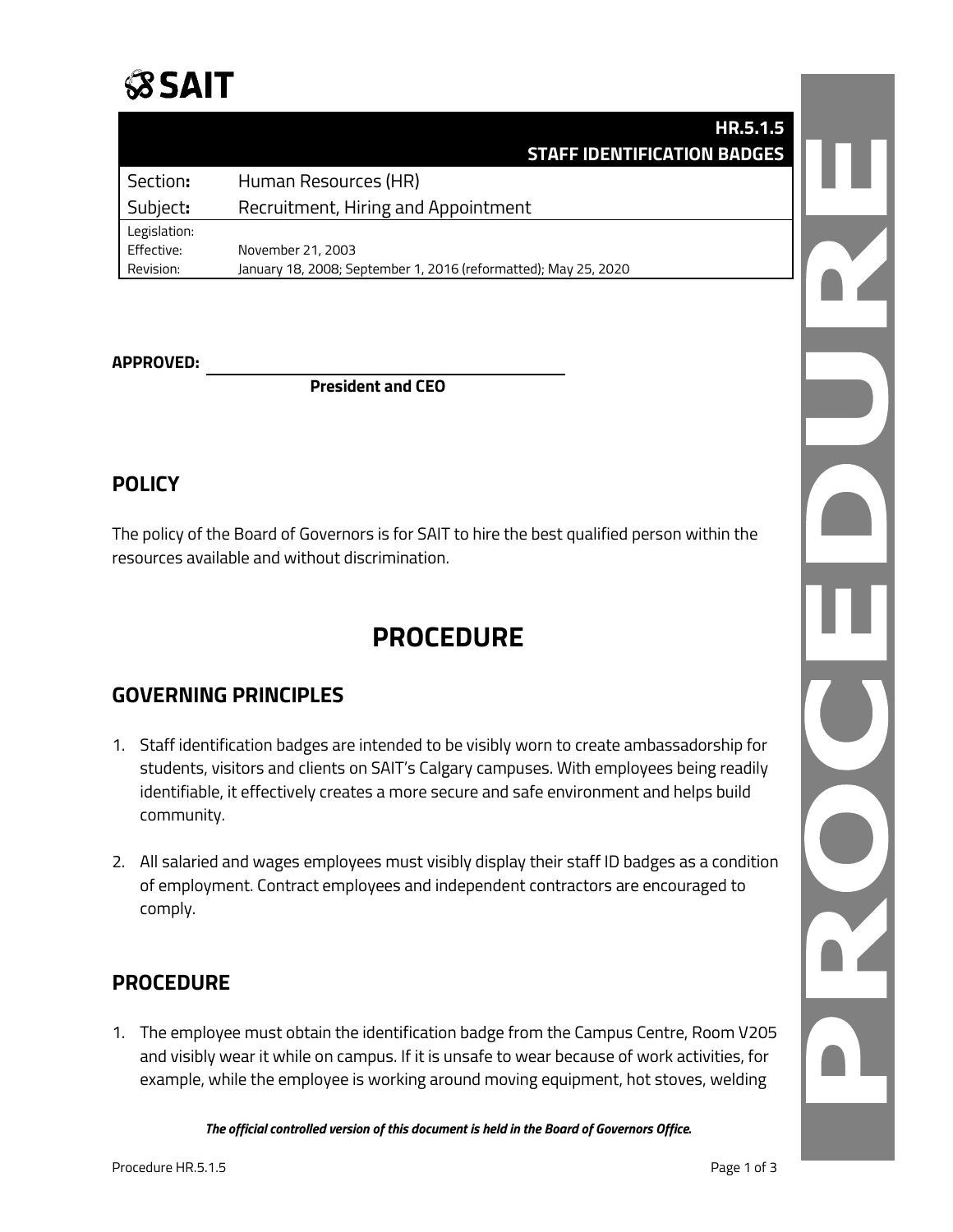# **SSSAIT**

torches, etc., common sense prevails. The employ may remove the badge and replace it when appropriate.

- 2. An employee may obtain two identification badges:
	- a) Complete Identification Badge includes the employee's full name, school/department, identification number and expiry date. Additionally, SAIT library privileges, free Campus Centre membership and SAIT U-Pass, if applicable, will be maintained on this badge.
	- b) Display Identification Badge If an employee is uncomfortable wearing a complete badge that contains the employee's last name and identification number, a display identification badge may be obtained which can be modified to the employee's preference. At a minimum, the display identification must include the employee's first or given name, school/department name, expiry date and photo. If the employee chooses to wear the display identification badge, the employee must still carry the complete identification badge at all times while on campus.
- 3. A clip will be provided to the employee for the initial ID card. Employees can purchase lanyards at the SAIT Bookstore, or use personal lanyards of a professional nature.
- 4. Independent contractors who wish to obtain an identification badge must present a copy of their current SAIT contract, complete with authorized signatures, expiry date and a piece of identification. The identification badges issued to independent contractors will not allow for free Campus Centre facility or U-Pass privileges, as this is reserved for SAIT employees only.
- 5. The initial identification badge is available to employees and independent contractors at no charge, as is the optional display identification badge. If replacement cards are required due to loss or theft, they are available at the Campus Centre for a charge. When the expiry date on the card is reached, a new card will be issued for free. Employees must return their old cards when obtaining updated ones.
- 6. Permanent employees will need to update identification badges every two years or if changes to the data on the card occur prior to that time. Other employees will need to update their cards when their term of employment changes. All updates are free. Expired or incorrect cards must be returned when obtaining updated cards.
- 7. Upon termination of employment with SAIT, salaried employees must return their identification badges to Employee Services, while casual employees must return them to their school/department.

*The official controlled version of this document is held in the Board of Governors Office.*